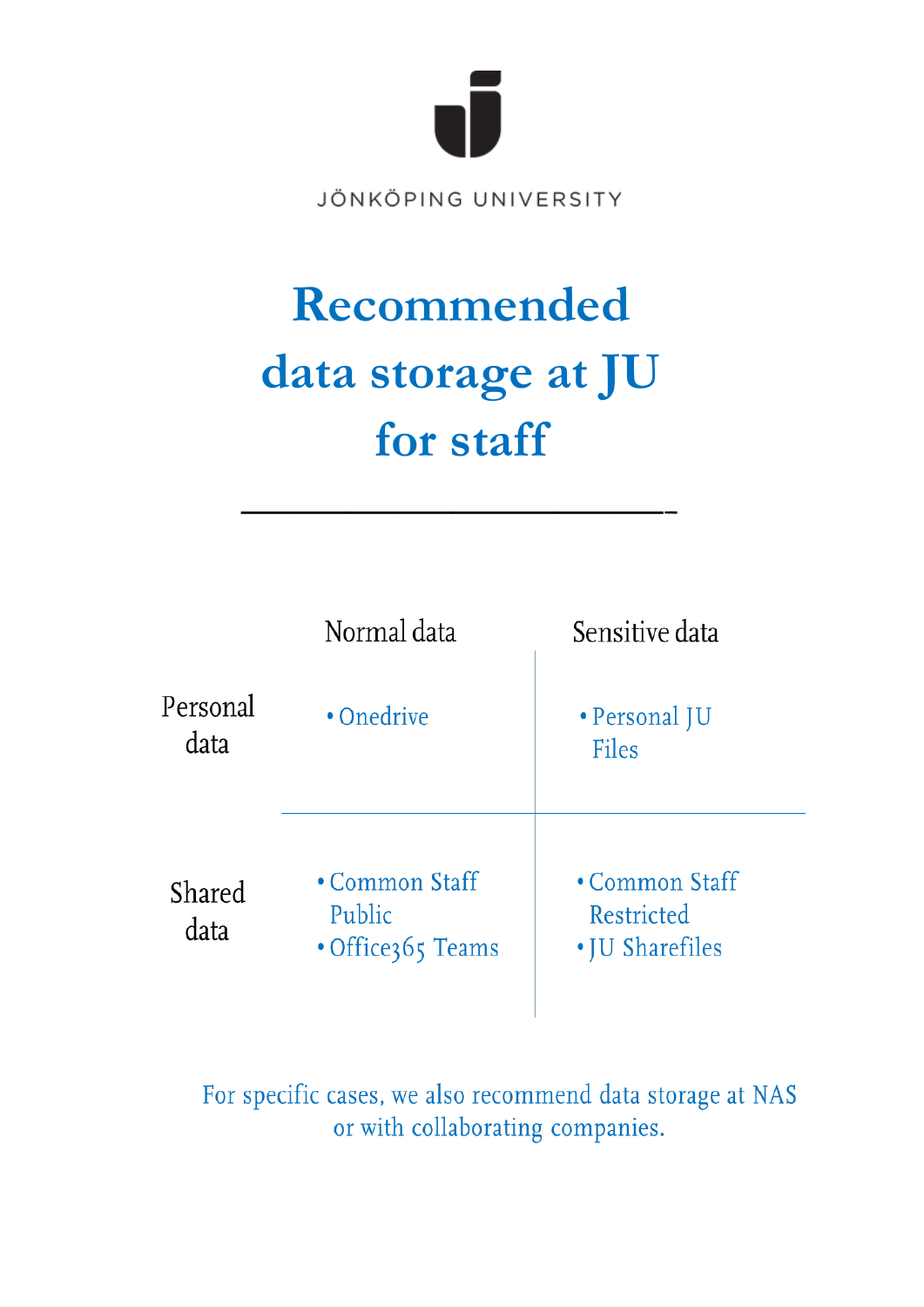## **Onedrive**

| Suitable for:                            | Personal data not classified as sensitive         |
|------------------------------------------|---------------------------------------------------|
| Stored on:                               | Encrypted cloud storage hosted by Microsoft       |
| Account:                                 | JU account                                        |
| <b>External access:</b> Via the internet |                                                   |
| <b>Storage space:</b> 1 TB               |                                                   |
| Backup:                                  | Version management and short-term backup readback |

## **Common Staff Public**

| Suitable for: | Shared data at a company or department level where      |
|---------------|---------------------------------------------------------|
|               | the data is not classified as sensitive                 |
| Stored on:    | Local encrypted storage at JU                           |
| Accountd:     | JU account                                              |
|               | External access: Via VPN connection to JU's network     |
|               | <b>Storage space:</b> 50 GB, can be increased if needed |
| Backup:       | Backup with two month readback capacity                 |

## **Office365 Teams**

| Suitable for:                            | Shared data for a group of users where the data is not |
|------------------------------------------|--------------------------------------------------------|
|                                          | classified as sensitive                                |
| Stored on:                               | Encrypted cloud storage hosted by Microsoft            |
| Account:                                 | JU account and invited guests                          |
| <b>External access:</b> Via the internet |                                                        |
| Storage space: 1 TB                      |                                                        |
| Backup:                                  | Short-term backup readback                             |

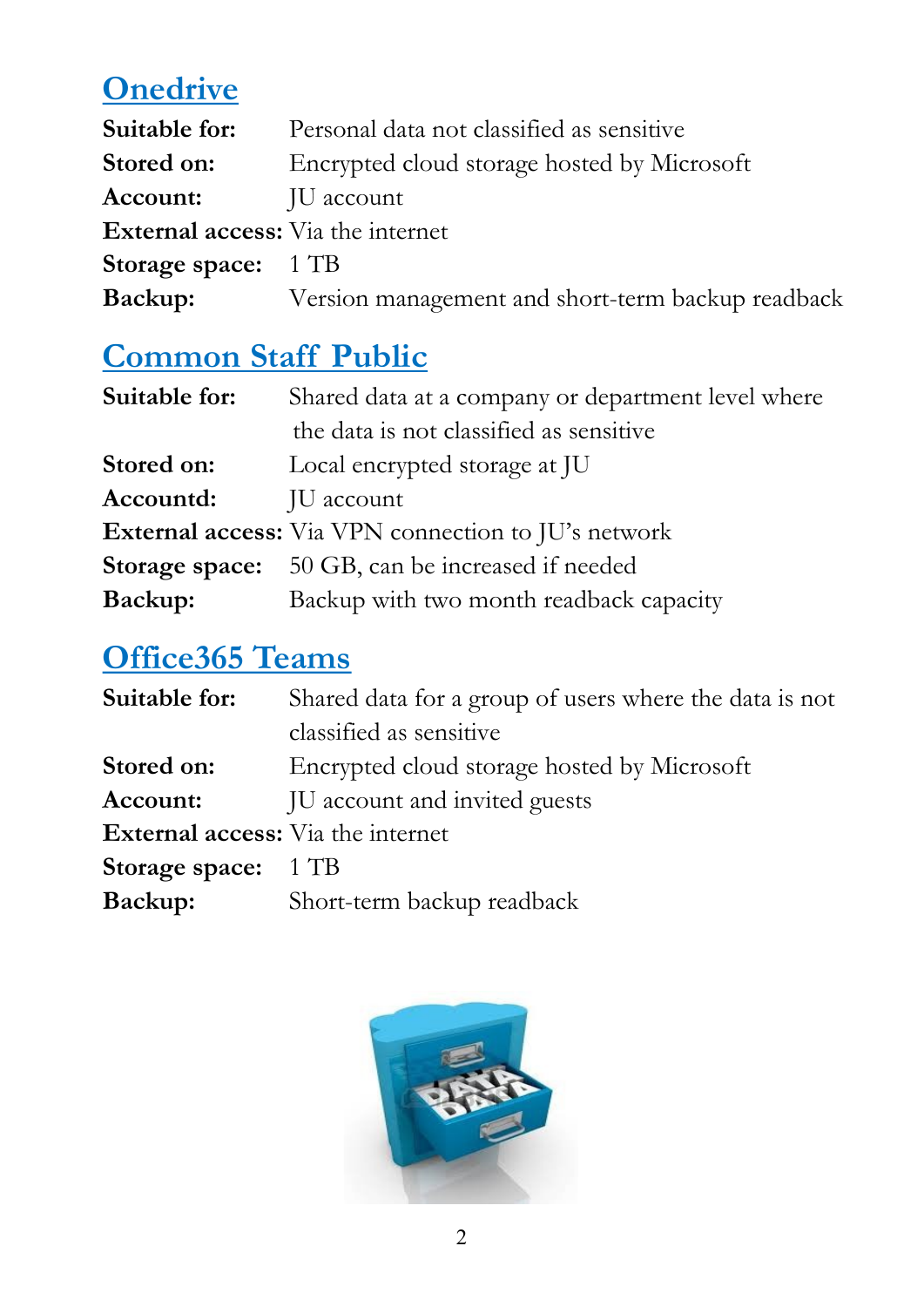## **Personal JU Files**

| Suitable for:                                              | Personal data classified as sensitive                   |
|------------------------------------------------------------|---------------------------------------------------------|
| Stored on:                                                 | Local encrypted storage at JU                           |
| Account                                                    | JU account                                              |
| <b>External access:</b> Via VPN connection to JU's network |                                                         |
|                                                            | <b>Storage space:</b> 50 GB, can be increased if needed |
| Backup:                                                    | Backup with two month readback capacity                 |

## **Common Staff Restricted**

| Suitable for:  | Shared data for a group of users where the data is  |
|----------------|-----------------------------------------------------|
|                | classified as sensitive                             |
| Stored on:     | Local encrypted storage at JU                       |
| Account:       | JU account                                          |
|                | External access: Via VPN connection to JU's network |
| Storage space: | 50 GB, can be increased if needed                   |
| Backup:        | Backup with two months' readback capacity           |

#### **JU Sharefiles**

| Suitable for:                            | Shared data for a research project with external users |
|------------------------------------------|--------------------------------------------------------|
|                                          | where the data is not classified as sensitive          |
| Stored on:                               | Local encrypted storage at JU with access control      |
|                                          | for folders and delegated administration               |
| Account:                                 | JU account and invited guests                          |
| <b>External access:</b> Via the internet |                                                        |
| Storage space:                           | 50 GB and 10 users, can be increased at a cost         |
| Backup:                                  | Version management and backup with two month           |
|                                          | readback capacity                                      |

#### **Specific needs:**

| NAS:     | Local storage at JU of large volumes of data with lower  |
|----------|----------------------------------------------------------|
|          | performance and lower operational security               |
| Company: | If specific security requirements apply, it is recommen- |
|          | ded that the data is stored by the company which has     |
|          | these requirements.                                      |